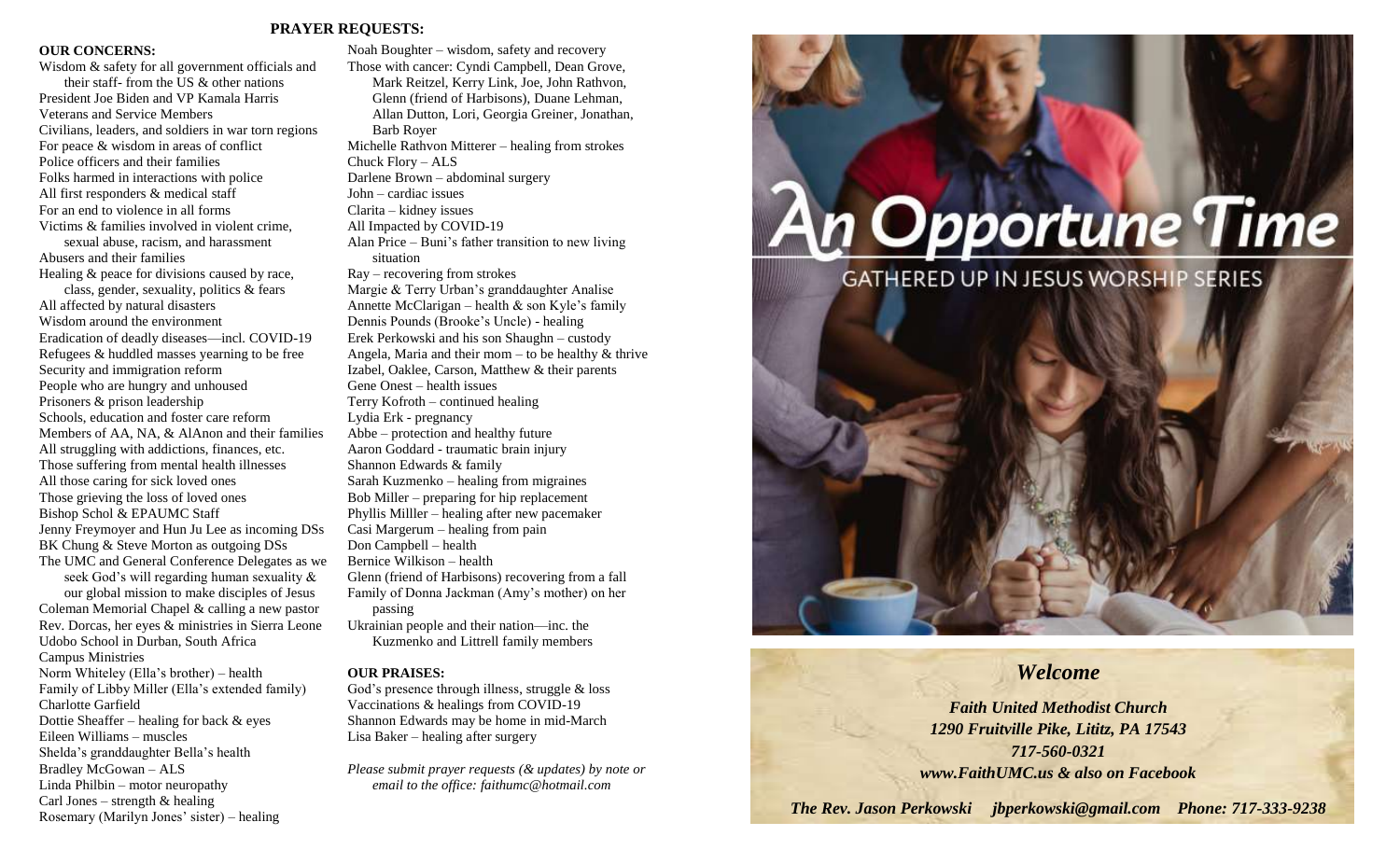## *Faith United Methodist Church*



#### **March 6, 2022 at 10:30 AM – 1 st Sunday in Lent**



#### **OUR OFFERINGS OF PRAYERS, PRESENCE, GIFTS, SERVICE & WITNESS**

*There are offering plates by the doors to the sanctuary and the altar. You may also give online or by mail.*

**GREETINGS & ANNOUNCEMENTS Michelle Bame & Pastor Jason** *If you're worshipping online, please 'sign in' by commenting on the video & post prayer requests, too.*

#### **A TIME FOR CENTERING & PRAYER**

#### **\*CALL TO WORSHIP Pastor Jason & God's People**

Jesus began his ministry to the world, led by the Spirit into the wilderness. **As we begin our Lenten journey, let us be led by the Spirit, even into the uncomfortable places.** In those forty days, and in that place, Jesus was faced with hunger, doubt and temptation. **As we seek to follow Jesus, we would be led, even into the uncomfortable choices.** Jesus left the wilderness, faithful and obedient to God, rejoicing in the One in whom he trusted. **As we continue on our path to faithfulness, we will be led by our Christ, rejoicing in the Lord our God.**

> *Written by Thom Shuman, and posted on Lectionary Liturgies, https://lectionaryliturgies.blogspot.com/search?q=Luke+4%3A1-13*

| *HYMN                       | Holy, Holy, Holy! Lord God Almighty                                          | UMH #64 v. $1, 3, 4$ |
|-----------------------------|------------------------------------------------------------------------------|----------------------|
| <b>SCRIPTURE LESSON</b>     | Deuteronomy 26:1-11<br>This is the Word of the Lord $-$ Thanks be to God!    | <b>Lisa Baker</b>    |
| THE PRAYERS OF GOD'S PEOPLE |                                                                              |                      |
| <b>SCRIPTURE LESSON</b>     | Psalm 91:1-2, 9-16<br>This is the Word of the Lord $-$ Thanks be to God!     | <b>Lisa Baker</b>    |
| *HYMN                       | A Mighty Fortress Is Our God                                                 | <b>UMH #110</b>      |
| <b>SCRIPTURE LESSON</b>     | <b>Romans 10:8b-13</b><br>This is the Word of the Lord $-$ Thanks be to God! | <b>Lisa Baker</b>    |
| HYMN                        | I Know Whom I Have Believed                                                  | UMH #714 v. 1-3      |

| *HYMN                                                  | Lord, Who Throughout These Forty Days                                                                                                                                                                                                                                                                                                                                                                                                                                                                                                                                                                                                                                        | <b>UMH #269</b>                               |
|--------------------------------------------------------|------------------------------------------------------------------------------------------------------------------------------------------------------------------------------------------------------------------------------------------------------------------------------------------------------------------------------------------------------------------------------------------------------------------------------------------------------------------------------------------------------------------------------------------------------------------------------------------------------------------------------------------------------------------------------|-----------------------------------------------|
| <b>SERMON</b>                                          | An Opportune Time                                                                                                                                                                                                                                                                                                                                                                                                                                                                                                                                                                                                                                                            | <b>Pastor Jason</b>                           |
| *HYMN                                                  | <b>INVITATION TO THE COMMUNION TABLE</b><br>This Is a Day of New Beginnings                                                                                                                                                                                                                                                                                                                                                                                                                                                                                                                                                                                                  | <b>All Are Welcome</b><br>UMH #383 v. 1, 2, 5 |
| <b>CONFESSION AND PARDON</b><br>THE GREAT THANKSGIVING | Merciful God, we confess that we have not loved you with our whole heart. We have failed to be<br>an obedient church. We have not done your will, we have broken your law, we have rebelled<br>against your love, we have not loved our neighbors, and we have not heard the cry of the needy.<br>Forgive us, we pray. Free us for joyful obedience, through Jesus Christ our Lord. Amen.                                                                                                                                                                                                                                                                                    | <b>UMH #12</b><br>UMH #13-14 & BOW #60        |
|                                                        | The Lord be with you. And also with you. Lift up your hearts. We lift them up to the Lord.<br>Let us give thanks to the Lord our God. It is right to give our thanks and praise.<br>It is right, and a good and joyful thing,  we praise your name and join their unending hymn:<br>Holy, holy, holy Lord, God of power and might, heaven and earth are full of your glory.<br>Hosanna in the highest. Blessed is he who comes in the name of the Lord. Hosanna in the<br>highest!  And so in remembrance of these your mighty acts in Jesus Christ we offer ourselves in<br>praise and thanksgiving  as we proclaim the mystery of faith. Christ has died; Christ is risen; |                                               |
| Christ will come again.                                |                                                                                                                                                                                                                                                                                                                                                                                                                                                                                                                                                                                                                                                                              |                                               |
| <b>THE LORD'S PRAYER</b>                               | <b>SHARING THE BREAD AND THE CUP</b> (Communion Elements are in the hallway)<br>All are invited to receive the bread and the cup, as God's grace and love extend to everyone!                                                                                                                                                                                                                                                                                                                                                                                                                                                                                                | <b>UMH #895</b><br><b>UMH #15</b>             |
| *HYMN<br><b>BENEDICTION &amp; SENDING FORTH</b>        | Take Time to be Holy                                                                                                                                                                                                                                                                                                                                                                                                                                                                                                                                                                                                                                                         | <b>UMH #395</b>                               |

**PRE-REGISTRATIONS are appreciated when attending in person. Walk-ins may register at door.**  Register at:<https://forms.gle/EezjoRzcX1uC5NGn7>*.*

**WORSHIP SERVICES ARE ALSO BROADCAST on Facebook & our website.**

**SCRIPTURE LESSON Luke 4:1-13 Lisa Baker**

*This is the Word of the Lord — Thanks be to God!*